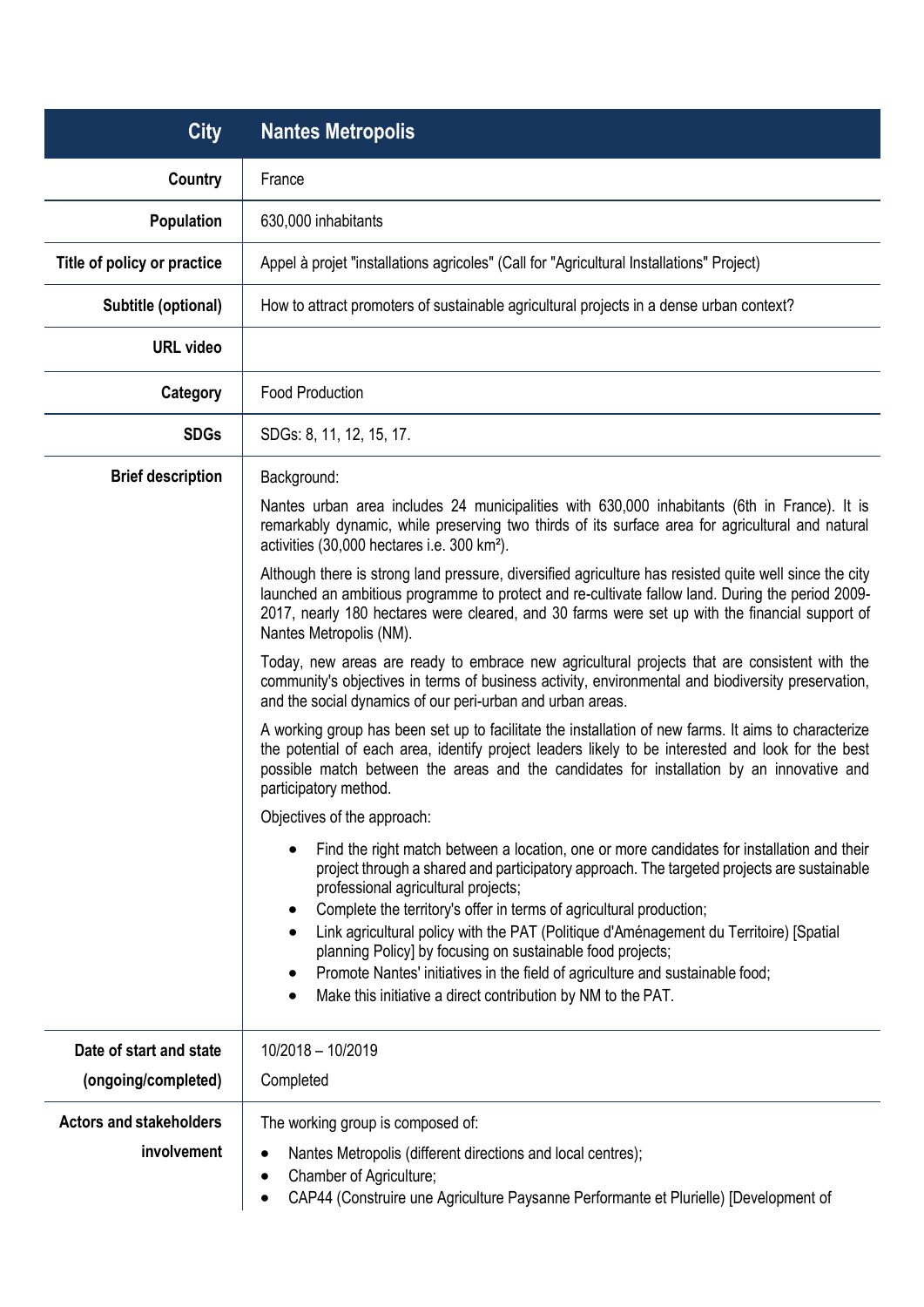|            | Paesant Performing and Diverse Agriculture];<br>GAB44 (Groupement des Agriculteurs Biologiques de Loire-Atlantique) [Organic Farmers<br>Group of Loire Atlantique];<br>Terre de Liens;<br>SAFER (Société d'Aménagement Foncier et d'Etablissement Rural) [Land Development and<br>Rural Settlement Partnership].<br>Nantes Metropolis provides funding for animation and assistance.<br>The first element of success and satisfaction is the collective mobilization of these actors, who<br>transcend their political position to define a common project.                                                                                                                                                                                                                                                                                                                                                                                                                                                                                                                                                                                                                                                                                                                                                                                                                                                                           |
|------------|---------------------------------------------------------------------------------------------------------------------------------------------------------------------------------------------------------------------------------------------------------------------------------------------------------------------------------------------------------------------------------------------------------------------------------------------------------------------------------------------------------------------------------------------------------------------------------------------------------------------------------------------------------------------------------------------------------------------------------------------------------------------------------------------------------------------------------------------------------------------------------------------------------------------------------------------------------------------------------------------------------------------------------------------------------------------------------------------------------------------------------------------------------------------------------------------------------------------------------------------------------------------------------------------------------------------------------------------------------------------------------------------------------------------------------------|
| Approach   | Step 1 Site Identification;<br>Step 2 Site Characterization;<br>Step 3 Call for expressions of interest for an agricultural facility in the metropolis;<br>Step 4 Co-construction of installation projects.                                                                                                                                                                                                                                                                                                                                                                                                                                                                                                                                                                                                                                                                                                                                                                                                                                                                                                                                                                                                                                                                                                                                                                                                                           |
| Innovation | Nantes Metropolis has been one of the pioneers in urban and peri-urban agriculture for 20 years.<br>The main innovation of Call for Expressions of Interest Action lies in the method chosen to<br>mobilize all stakeholders, in order to solve technical difficulties and achieve the cultivation of<br>previously abandoned or fallow land.<br>The collective dynamic is both full of teachings and promises.<br>In light of the first results, Nantes Metropolis now has a pool of project leaders to occupy the sites<br>dedicated to agricultural production at different times.<br>The profile of the project leaders and the projects' nature are fully in line with the principles of the<br>territorial food project.                                                                                                                                                                                                                                                                                                                                                                                                                                                                                                                                                                                                                                                                                                        |
| Impact     | First results of the Call of Expression of Interest:<br>After 2 months of registration on an online platform, 46 different projects were submitted. Lessons<br>learned from these applications are as follows:<br>46 projects, 60 candidates, 35 men, 25 women;<br>٠<br>45 food projects and a non-food project (angora goat);<br>٠<br>All projects are part of organic production;<br>٠<br>11 different productions: 30 market gardening projects, 1 in hops, 1 in cattle, 1 in sheep, 2<br>٠<br>in poultry, 2 in mushrooms, 1 in viticulture, 2 in arboriculture, 2 in cereals, 1 in pigs in the<br>open air and 1 in spirulina;<br>The marketing of the production of all these projects will be, at least in part, short food<br>٠<br>supply chains;<br>A majority of candidates settle within the framework of professional retraining;<br>٠<br>3-4 projects are not seeking land but buildings to establish themselves like urban<br>$\bullet$<br>mushrooms, spirulina, roof-market gardening, micro-growth production;<br>21 projects are led by candidates living in the metropolis, 30 in the Loire-Atlantique<br>$\bullet$<br>department, 34 in the Pays de la Loire region;<br>Among these projects:<br>19 projects are interesting from a territorial point of view, obviously sustainable and ready<br>to settle quickly;<br>27 projects still need to be supported to make their installation a reality in the next 2-3 |